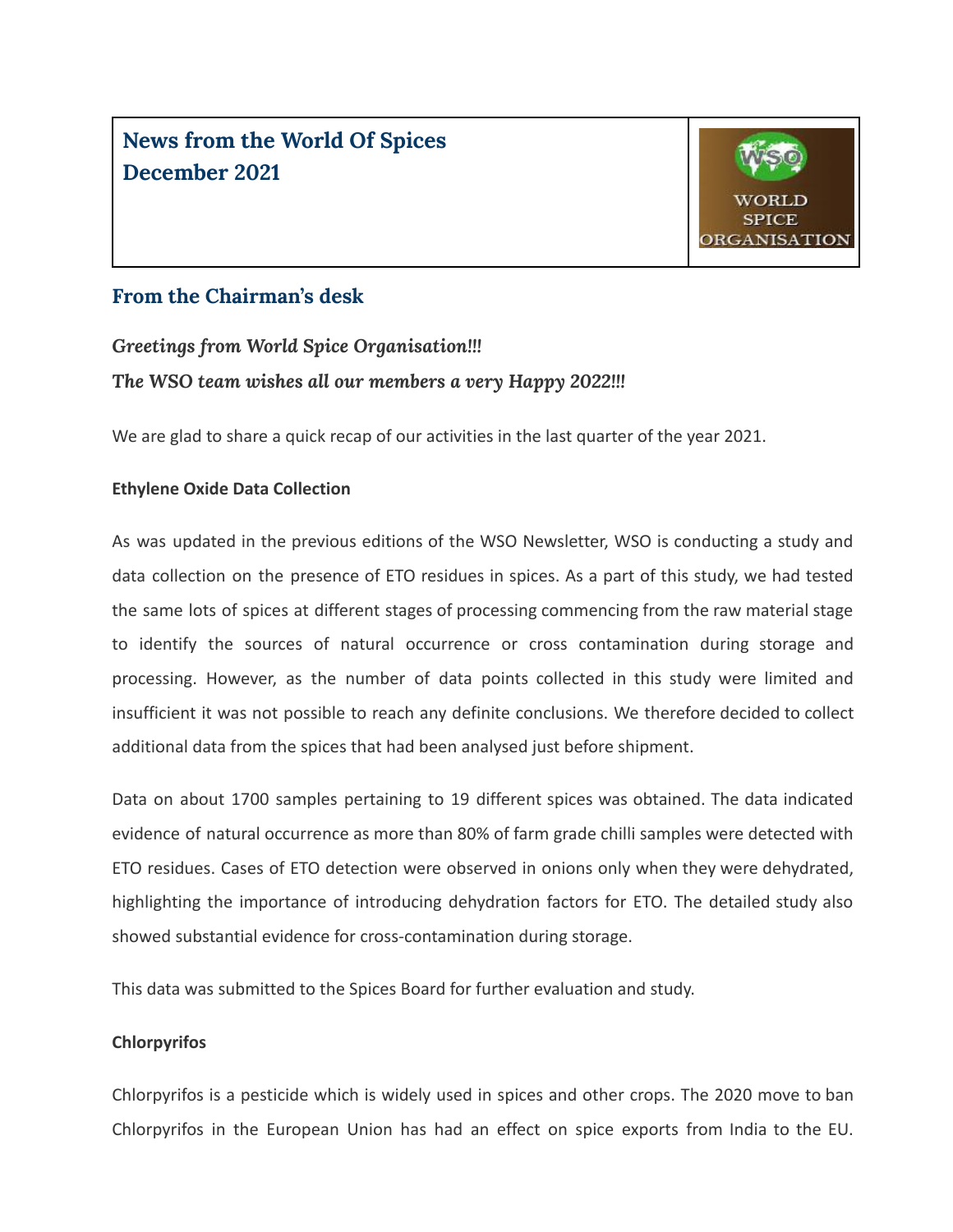Recently the United States revoked all "tolerances" for Chlorpyrifos in the country from February 2022 onwards. This act could severely affect the spice exports from India and Spices Board- upon the request from WSO- has sent a letter to the concerned authorities in the USA appealing for an extended timeframe for the implementation of the ban.

#### **Lead Contamination**

Contamination of spices with lead has been an issue for the Indian spice industry for a long time particularly in products like turmeric. Considering the increasing concerns of the buying countries and consumers about the possible toxic effects posed by such heavy metals, it is very important to ensure that the lead residues in our spices are well below the internationally prescribed Maximum Residue Limits (MRLs). The latest EU regulation on lead limits seems to be reassuring as the prescribed MRLs are more or less acceptable and achievable. However, the MRLs fixed by Codex Alimentarius are equally important as they are accepted and used as a reference by many countries while setting up their national regulations. In this regard, WSO had done some data collection on lead residues found in spices from our members and this data has been submitted to the Spices Board for their evaluation. WSO has requested the Board to take up the matter with Codex so that food safe and achievable MRLs for Lead and other Heavy Metals are arrived at.

#### **NSSP**

Well experienced experts and scientists familiar with farm extension activities have been identified as master trainers for the NSSP training sessions and they have already commenced training sessions for the FPOs attached to the NSSP. Five Training of the trainer (ToT) programmes were completed in the region of Andhra Pradesh, Karnataka, Tamil Nadu, & Telangana. The master trainers have also conducted field visits to the FPOs to give them hands on information about the recommended practices. ToTs for 5 FPOs based in Gujarat and 3 FPOs from Rajasthan have been planned in the coming months. These will be conducted by the master trainers selected for the regions. Farmer diaries have also been sent to some of the FPOs and members of NSSP.

Some international organizations working in the field of sustainability have shown interest in joining the programme and their experience in the field would definitely help in a better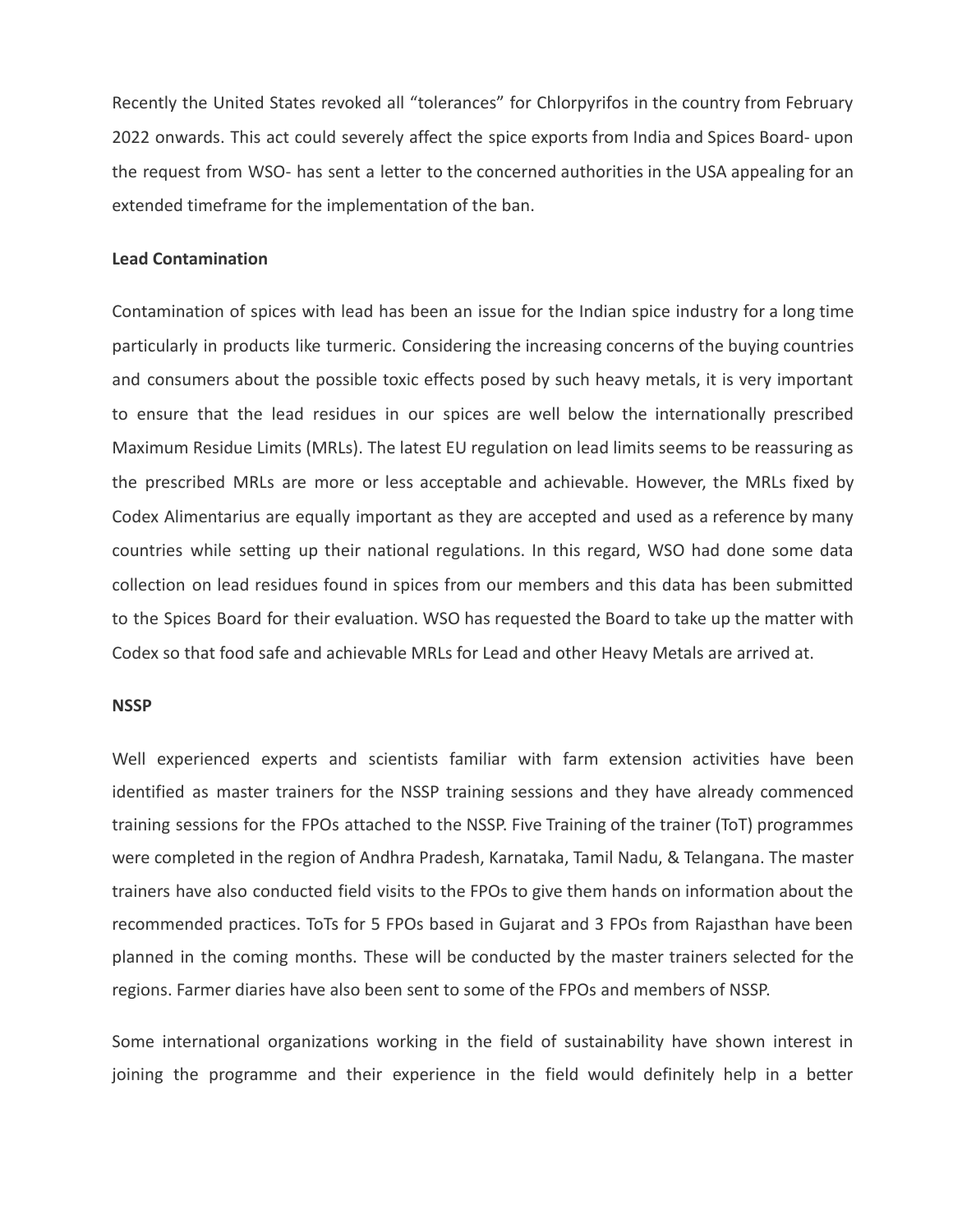execution of NSSP. Discussions have also been going on about harnessing the possibilities of carbon credit market so that FPOs who are a part of NSSP will get extra benefits

#### **NRCSS Expert Consultation**

WSO participated in an Expert Consultation on Accelerating Export of Seed spices: Challenges and opportunities organized jointly by Trust for Advancement of Agricultural Sciences (TAAS), ICAR-National Research Centre on Seed Spices, Indian Society of Seed Spices, and Spice Board on 22nd November 2021.

Presentations were made at the Thematic session on Challenges and Opportunities in seed spice exports-as well as on the topic "Future Strategy on Seed spice Export". The major challenges faced by the industry such as Food safety issues, Presence of contaminants such as pesticide residues and other adulterants, Lack of global harmonization of standards and the Need to improve intrinsic quality, productivity and production of spices were touched upon in the presentations. Importance of Capacity building for farmers and FPOs, Promoting sustainable and biodiversity practices, Ensuring better prices for sustainable produce were stressed on as solutions to some of the major challenges. These together with Technological innovations, Research and Development for Improved Varieties of Seeds, Harnessing the export possibilities of Value added spices and Collaboration and Regular interactions between Industry, Government and other stakeholders formed the broad framework of the strategy to increase the export potential of seed spices. The recommendations that were made would be finalised and discussed at the NRCSS and TAAS. It will then be presented as a strategy plan to the government.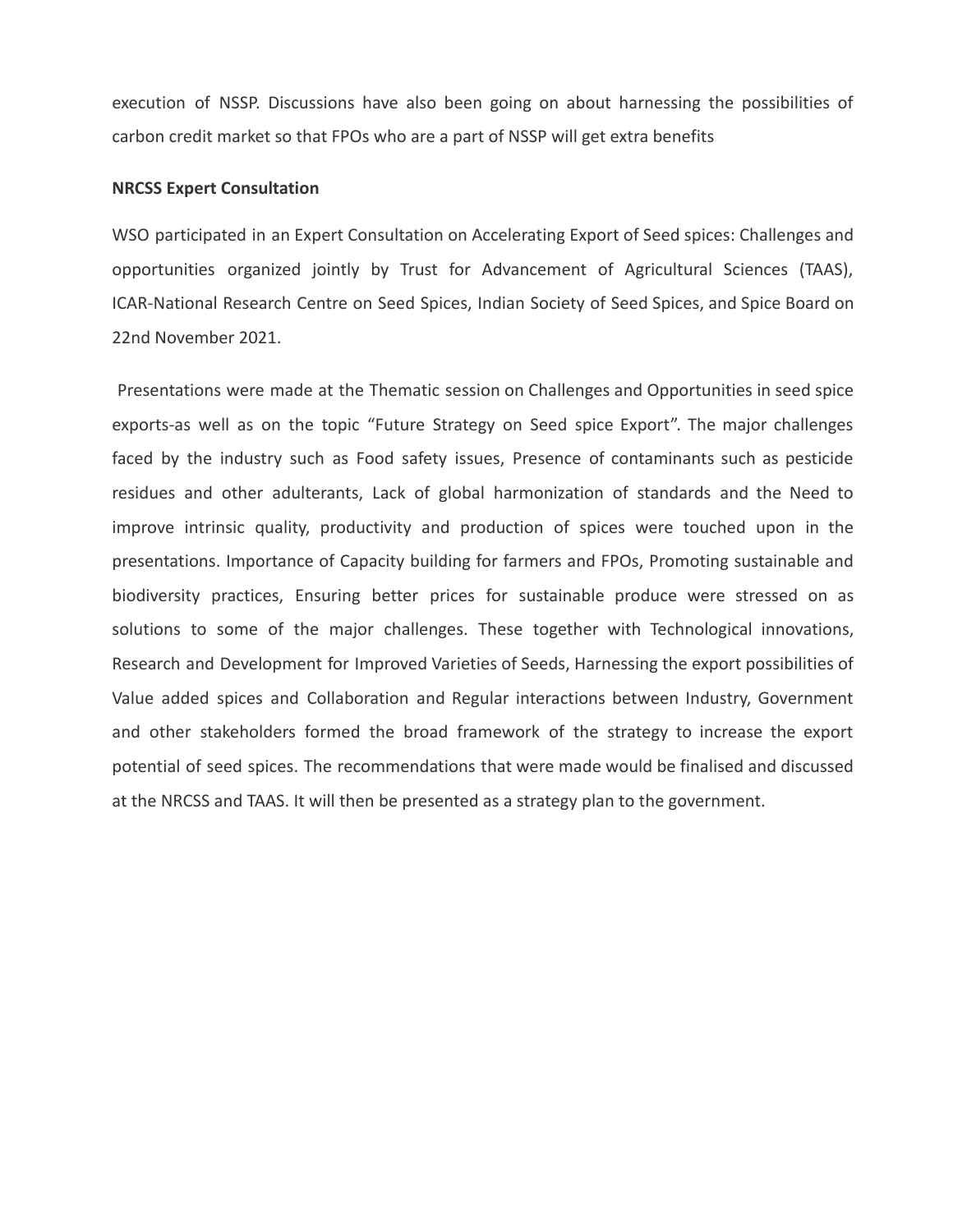## **The shifting sands of food Probe into 'food fraud' recalls**

Red, white and yellow onions. Garden salad. Bean sprouts. Parsley.

These are just some of the U.S. Food and Drug Administration-posted recalls seen this fall. But as one food safety expert says, if it seems like there are more produce recalls recently, it's not indicative that the food system is less safe.

Instead, it likely tracks back to the updating of the Food Safety Modernization Act (FSMA) under President Barack Obama in 2011. "This was the first major overhaul of food oversight in 70 years," says Barbara Kowalcyk, director for the Center for Foodborne Illness Research and Prevention and assistant professor of food safety and public health at The Ohio State University in Columbus. With that update though came more enforcement tools for the FDA which included mandatory recall authority. "So, we're better at finding problems today compared to even five or 10 years ago. The FDA has more regulatory oversight," says Kowalcyk.

However, as it's touched virtually every aspect of society, food safety has felt the effects of the pandemic. Starting with a backlog in food inspections. "During the pandemic, the FDA suspended inspections for food safety," says Kowalcyk. That said, under FSMA, the updated oversight included increasing facility inspections from once every 10 years to once every seven or once every five for higher risk facilities. "So, it's not like they were inspecting facilities every year."

## **finds unwanted ingredients in herbs and spices**

Almost one-fifth of all herbs and spices sold in the EU are suspected of being adulterated with other ingredients, a major new study has revealed.

The largest-ever investigation into the authenticity of culinary herbs and spices sold to consumers in the EU found that 17% of all products were suspected of containing unauthorised products, colouring or dyes.

The study was commissioned by the European Commission amid concerns over the scale of "food fraud" arising from adulterated herbs and spices being on sale within the EU and fears the presence of unidentified bulking or colouring agents were going undetected.

The study by the EU's Joint Research Centre found the biggest problem with supplies of oregano with almost half of all samples of the herb containing other ingredients, mostly olive leaves.

It found that 48% of oregano samples were suspected of being adulterated as well as 17% of pepper samples, 14% of cumin, 11% of turmeric, 11% of saffron and 6% of paprika/chilli.

#### [Read more](https://www.irishexaminer.com/news/arid-40754490.html)

#### [Read more](https://www.foodsafetynews.com/2021/11/the-shifting-sands-of-food-recalls/)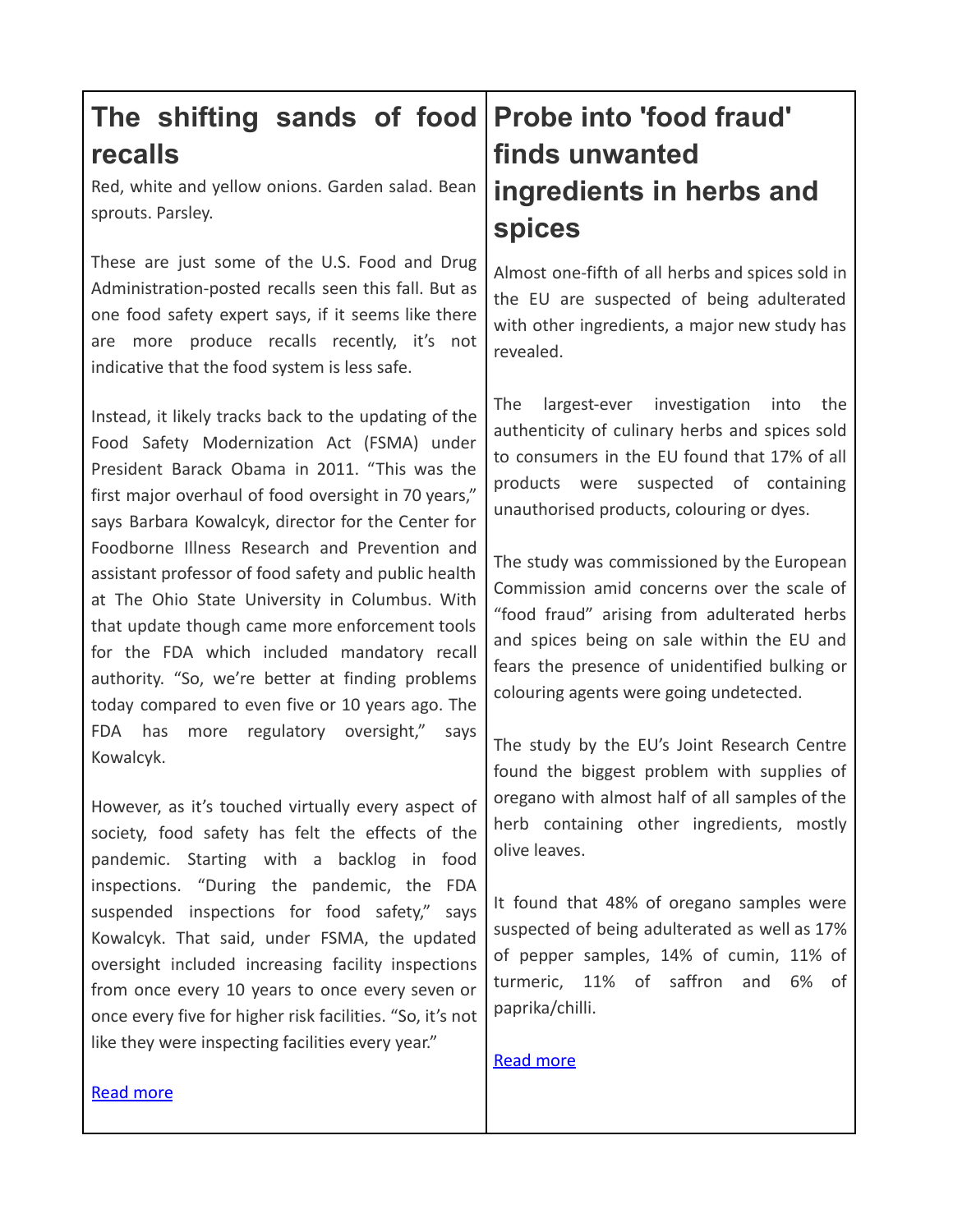## **What Is Plasticulture, and Is It Sustainable? Overview and Agricultural Impact**

Plasticulture refers to the use of plastic in agricultural activities. This can include soil fumigation, irrigation, the packaging of agricultural products, and the protection of harvests from precipitation. Plastic also appears as a mulch or greenhouse cover.

While plasticulture has been touted as a way for farmers to efficiently grow crops with less water and fewer fertilizers and pesticides, it has also been called into question for being environmentally unsustainable. Problems cited include the contamination of soil, water, and food; air pollution; and large quantities of plastic waste.

The history of plasticulture started with the mass production of plastics, which began in the 1930s. Researchers discovered that one type of plastic, polyethylene, was well-suited to agricultural use because of its durability, flexibility, and chemical resistance. It was first used as a greenhouse construction material in the 1940s as an alternative to glass.1 The widespread use of plastic as an artificial mulch soon followed.

#### **Mulching**

Plastic mulch, which utilizes sheets of plastic that cover the soil with holes allowing plants to grow through, became commercially available in the 1960s. Since then, it has become the most widely-used form of plasticulture.

#### [Read More](https://www.treehugger.com/what-is-plasticulture-5197365)

## **'Long-term poisoning': should Australia's food safety standards consider health issues like obesity?**

Demand for Australian-manufactured infant foods is booming overseas, thanks to the country's reputation for producing high-quality and safe food.

Australia's products have earned such a reputation because they are officially deemed free from harmful chemicals, and bacteria that can lead to food poisoning, but the high-quality label doesn't take into account the nutritional content of the food.

When it comes to the healthfulness of the products, a review by [consumer](https://www.theguardian.com/lifeandstyle/2021/aug/12/barely-more-than-a-pile-of-sugar-australian-consumer-group-finds-toddlers-snacks-lacking) advocate group Choice, [published](https://www.theguardian.com/lifeandstyle/2021/aug/12/barely-more-than-a-pile-of-sugar-australian-consumer-group-finds-toddlers-snacks-lacking) in August, found that more than half of the 78 packaged meals and snacks marketed for toddlers contained harmful sugars. The worst offenders contained more than 60% sugar.

That has raised questions that a review of the [Food](https://www.theguardian.com/food) Standards Australia and New Zealand [FSANZ] Act is currently grappling with: under food safety and labelling standards, should "safety" relate only to whether the product is safe to eat and free from bacteria and food-borne disease? Or should the labelling also reflect whether the ingredients are associated with longer-term harms, such as obesity, heart disease and cancer?

**[Read More](https://www.theguardian.com/australia-news/2021/nov/28/long-term-poisoning-should-australias-food-safety-standards-consider-health-issues-like-obesity)**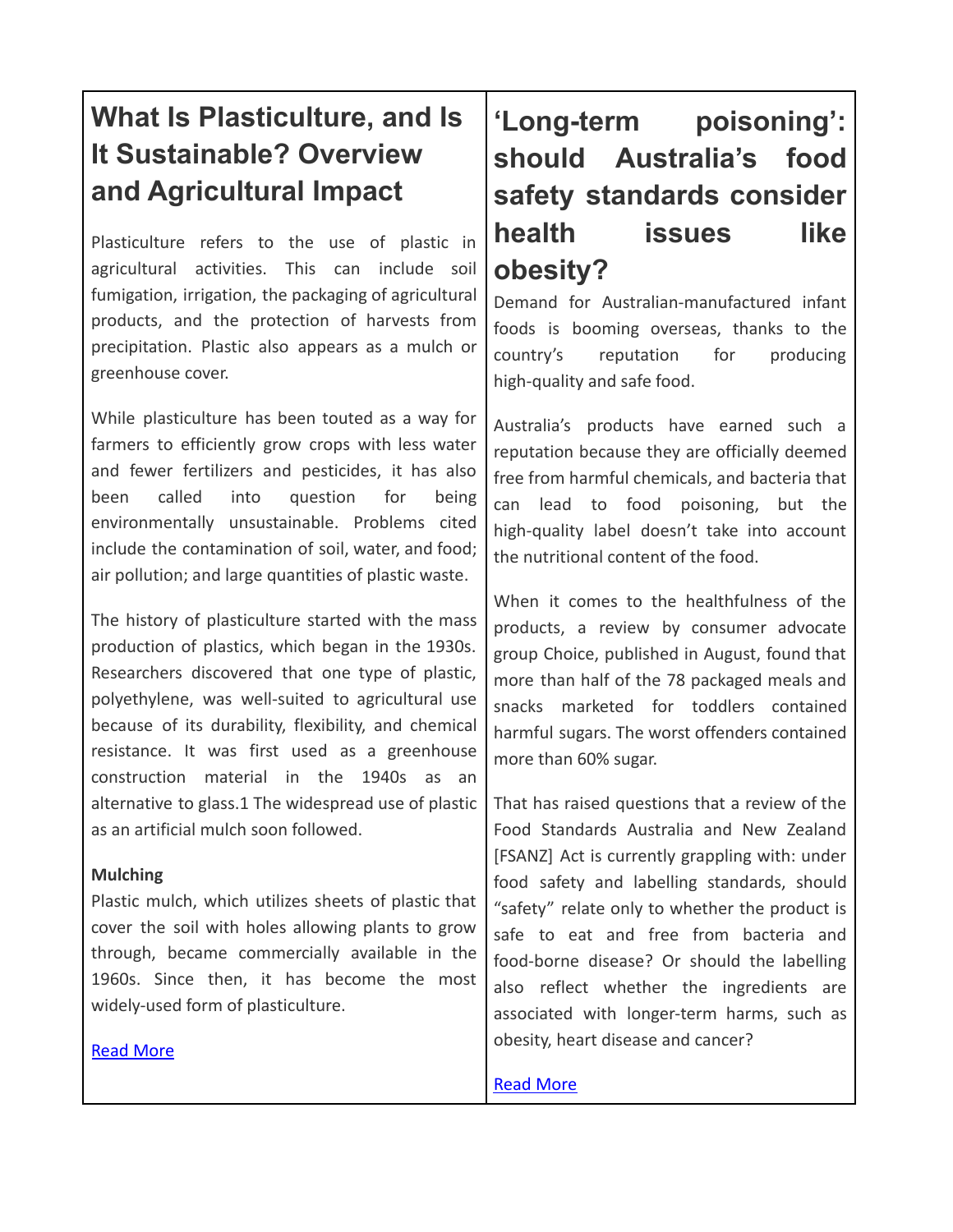## **Non-GMO Certification India: FSSAI steps in to requirement to hamber expanding market access for food business operators farm produce : US**

The US has raised fresh concerns over the Food Safety and Standards Authority of India (FSSAI) order mandating non-GM origin and GM-free certification for import of 24 identified food crops, including apples, pineapples and wheat, and has argued that this was impeding joint efforts to increase market access for agricultural items, sources have said.

#### **India justifies stand on non-GMO certification**

At the recent India-US Trade Policy Forum meet, India held its ground and justified the requirement by re-emphasising that GM food was not allowed in the country but Washington insisted that there should be more discussions on the matter and exploration of alternatives.

"The TPF joint statement does not specifically mention non-GMO certification as India did not want to give any commitments. Instead, it talks about exchanging information on standards and conformity assessment procedures to ensure that requirements are no more trade-restrictive than necessary and are in line with international agreements," the source said.

There will be talks about the certification issue in the working group meetings of the TPF going forward, but India has not given any commitments, the source added. [Read more](https://www.thehindubusinessline.com/news/national/us-says-move-would-hamper-efforts-to-increase-market-access-for-farm-produce/article37696776.ece)

# **regulate advertising for**

The Food Safety and Standards Authority of India (FSSAI) set up under the Food Safety and Standards Act, 2006 was created for laying down science-based standards for articles of food and to regulate their manufacture, stockpiling, circulation, sale and import with an aim to ensure availability of safe and wholesome food for human consumption.

FSSAI has finalised guidelines to regulate claims and advertisements by food business operators in relation to consumable food items. These regulations are aimed at establishing fairness in claims and advertisements of food products and make food businesses accountable for such claims/advertisements to protect consumer interests.

With the COVID-19 pandemic and increased focus of consumers towards health and wellbeing, the attention of consumers has been towards food that provide health benefits. Therefore, during this phase many companies have launched products that claim to provide better nutrition and related health benefits. In this context, the guidelines are timely to balance the interest of consumers and food companies.

The regulations lay down general principles for claims and advertisements; criteria for nutrition claims (including nutrient content or nutrient comparative claims) etc. [Read more](https://www.managingip.com/article/b1vj7ryh4zydwt/india-fssai-steps-in-to-regulate-advertising-for-food-business-operators)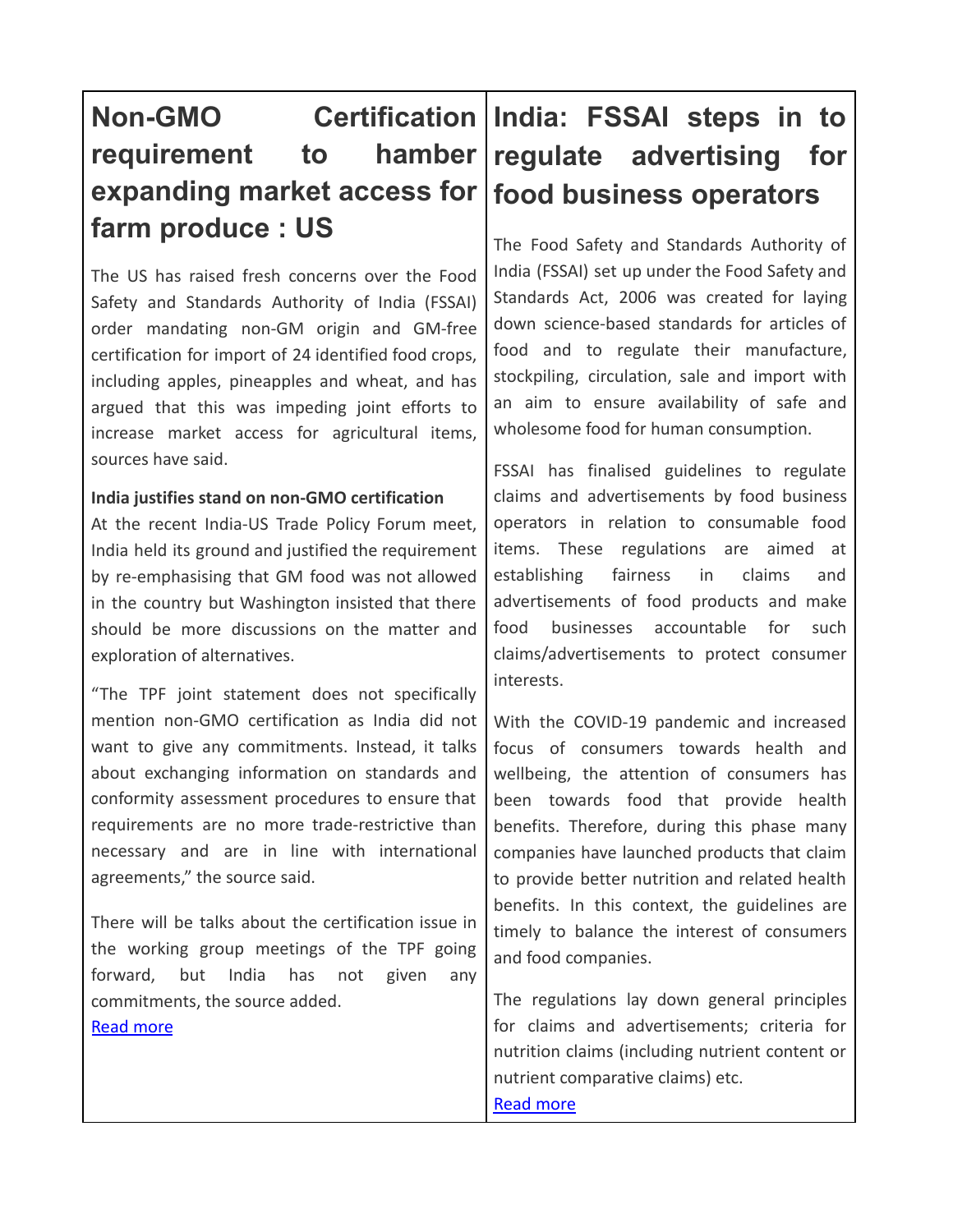## **FSSAI introduces norms to monitor firms importing packaged food**

While the regulations for Indian manufacturers have been in place, the FSSAI on 3 November 2021 finally introduced a framework for foreign manufacturing facilities that bring food items to India with the aim to improve food safety.

As a first step, all facilities manufacturing and exporting certain food products to India will need to register with FSSAI.

The governing body is expected to update the categories of the food products on a regular basis based on its risk assessment.

The registration, according to the notification, will be issued for a two-year period.

The notification also added that, "Foreign food manufacturing facilities may be inspected if required. Officials from FSSAI and relevant ministry or organisation or department or recognised auditing agency shall be nominated by the Food Authority for the purpose of inspection of foreign food manufacturing facilities."

The FSSAI in the notification also mentioned that no inspection shall be required in case of such categories of food that are covered under mandatory Bureau of Indian Standards Certification Mark Scheme and where the Bureau of Indian Standards scheme of inspection includes the requirements specified under Schedule 4 of the Food Safety and Standards (Licensing and Registration of Food Businesses) Regulations, 2011.

[Read more](https://www.printweek.in/news/fssai-introduces-norms-to-monitor-firms-importing-packaged-food-55418)

## **Some dried spices contain 'concerning' levels of toxic heavy metals, study finds**

Dried thyme and oregano were among the most "surprising and worrisome" sources of heavy metals exposure uncovered in a recent investigation from [Consumer Reports](https://www.consumerreports.org/food-safety/your-herbs-and-spices-might-contain-arsenic-cadmium-and-lead/).

Nearly a third of 126 store-bought spices tested by the team had high enough levels of arsenic, lead, and cadmium combined to pose a health risk for regular consumers, according to the report published Tuesday. The organization tested spices made by McCormick, Trader Joe's, and Whole Foods, among other popular national and private-label brands.

Thirty-one products had lead levels that exceeded the maximum amount anyone adult or child - should have in a day, according to Consumer Reports' experts. Frequent exposures to even smaller [amounts](https://www.insider.com/half-of-kids-under-age-6-have-lead-blood-study-2021-9) of lead and other heavy metals can affect brain development in children and overall health in adults.

Thyme and oregano topped the charts for the most widespread contamination; all five thyme products and seven types of ground oregano tested had concerning levels of heavy metals. Not all of the spices tested positive for heavy metals. Black pepper, coriander, curry powder, garlic powder, saffron, sesame seed and white pepper all passed with "no concern." [Read more](https://www.businessinsider.in/science/health/news/some-dried-spices-contain-concerning-levels-of-toxic-heavy-metals-study-finds/articleshow/87635325.cms)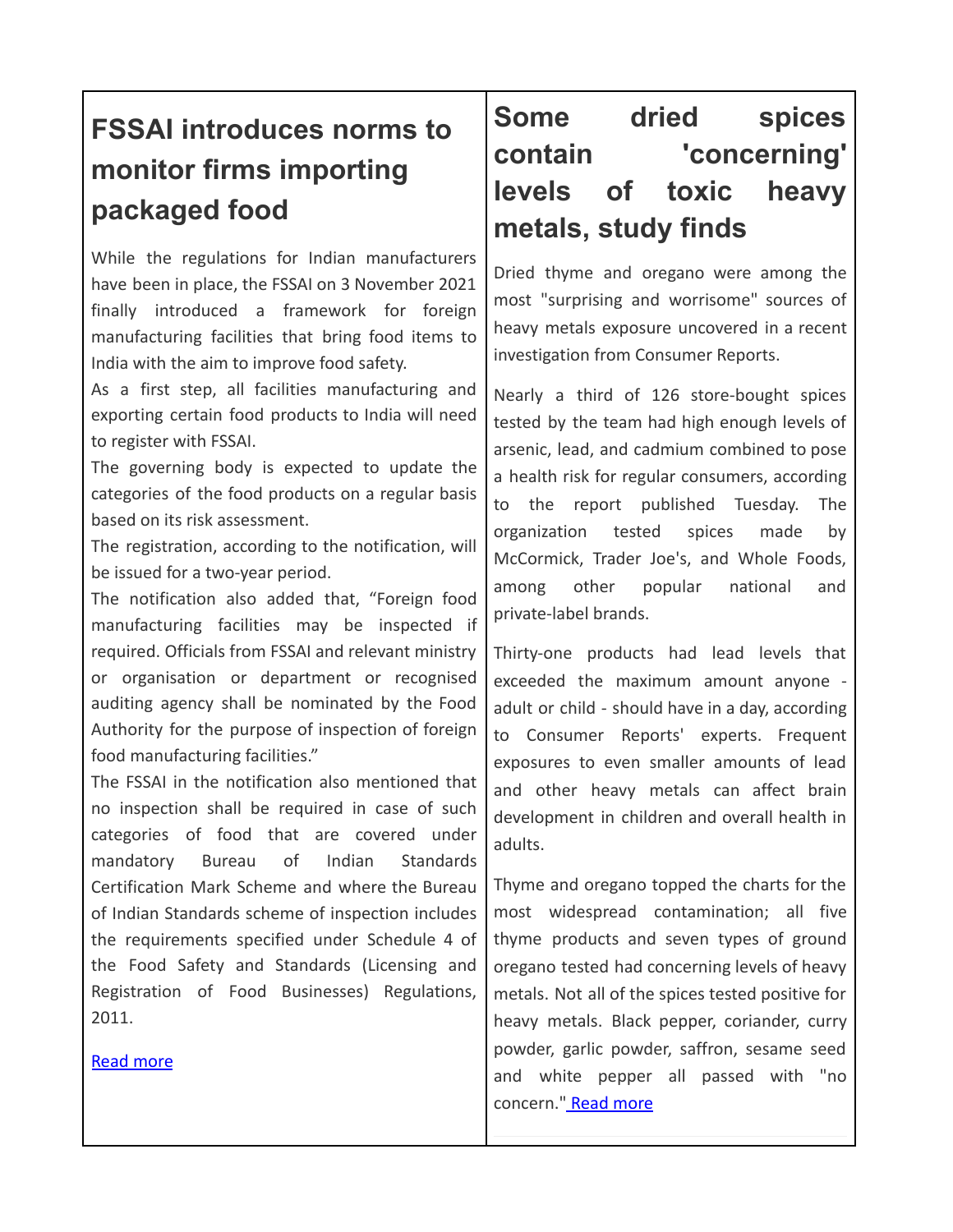## **When supply chains do more climate damage than products themselves**

As demonstrated by the COP26, most public debate surrounding greenhouse gas emissions tends to focus on the energy sector, even though other segments of the global economy (like agriculture) also have an oversized carbon footprint. That is not least because of the supply chains behind these industries, which include processing, packaging, transport, consumption, and waste.

In fact, according to the UN's Food and [Agriculture](https://news.un.org/en/story/2021/11/1105172) [Organization](https://news.un.org/en/story/2021/11/1105172) (FAO), agricultural supply chains have a bigger climate footprint than farming itself, even as the food and agriculture sector as a whole accounted for nearly a third of all greenhouse gas emissions in 2019. Since 1990, a key trend has been "the increasingly important role of food-related emissions generated outside of agricultural land, in pre- and post-production processes along food supply chains, at all scales," per FAO chief economist Maximo Torero.

#### **The environmental cost of globalization**

In our increasingly globalized economy, the energy required to ship products between countries and continents is now a major contributor to climate change. The global maritime shipping industry, for example, emits more [carbon](https://www.sustainability-times.com/expert/to-reach-net-zero-we-must-decarbonise-shipping/) per year than Germany. Although emissions from maritime shipping have not been factored into the Paris Agreement, the industry's carbon footprint (which stands at around 3% of global emissions at present) could balloon to as much as 17% of total annual CO2 emissions by mid-century, [according](https://www.spglobal.com/esg/insights/your-climate-change-goals-may-have-a-maritime-shipping-problem) [to some analysts.](https://www.spglobal.com/esg/insights/your-climate-change-goals-may-have-a-maritime-shipping-problem) [Read more](https://www.sustainability-times.com/environmental-protection/when-supply-chains-do-more-climate-damage-than-products-themselves/)

## **UK will 'pause' publication of data showing biodiversity in decline**

Conservationists and politicians have criticised the UK government for its decision to temporarily stop publishing new data on the state of the country's wildlife and habitats in 2022, the same year as a landmark UN biodiversity summit.

Figures published today by the Department for Food, Rural Affairs & Environment (Defra) show a deteriorating picture for habitats, as well as for priority species, such as otters and red squirrels; woodland birds and butterflies that are reliant on specific habitats, such as the Lulworth skipper (Thymelicus acteon).

The UK, like many other countries, has failed to arrest declines in biodiversity in recent years despite signing up to global targets to protect nature. In April 2022, nations are expected to renew their commitment to act by agreeing new biodiversity targets for 2030 at the COP15 summit in Kunming, China.

However, Defra said that it will "pause" publishing new data on the state of UK biodiversity in 2022 to enable a "thorough review" of the indicators, such as the pressures from invasive species or the health of bird populations and other animals. Publication will not resume until 2023.

Mark [Avery,](https://markavery.info/) a conservationist and former conservation director of the UK's Royal Society for the Protection of Birds, says: "It seems like Defra's response to a biodiversity crisis is to stop publishing the data that show it's happening. That's not very good, is it?" [Read](https://www.newscientist.com/article/2295285-uk-will-pause-publication-of-data-showing-biodiversity-in-decline/) [more](https://www.newscientist.com/article/2295285-uk-will-pause-publication-of-data-showing-biodiversity-in-decline/)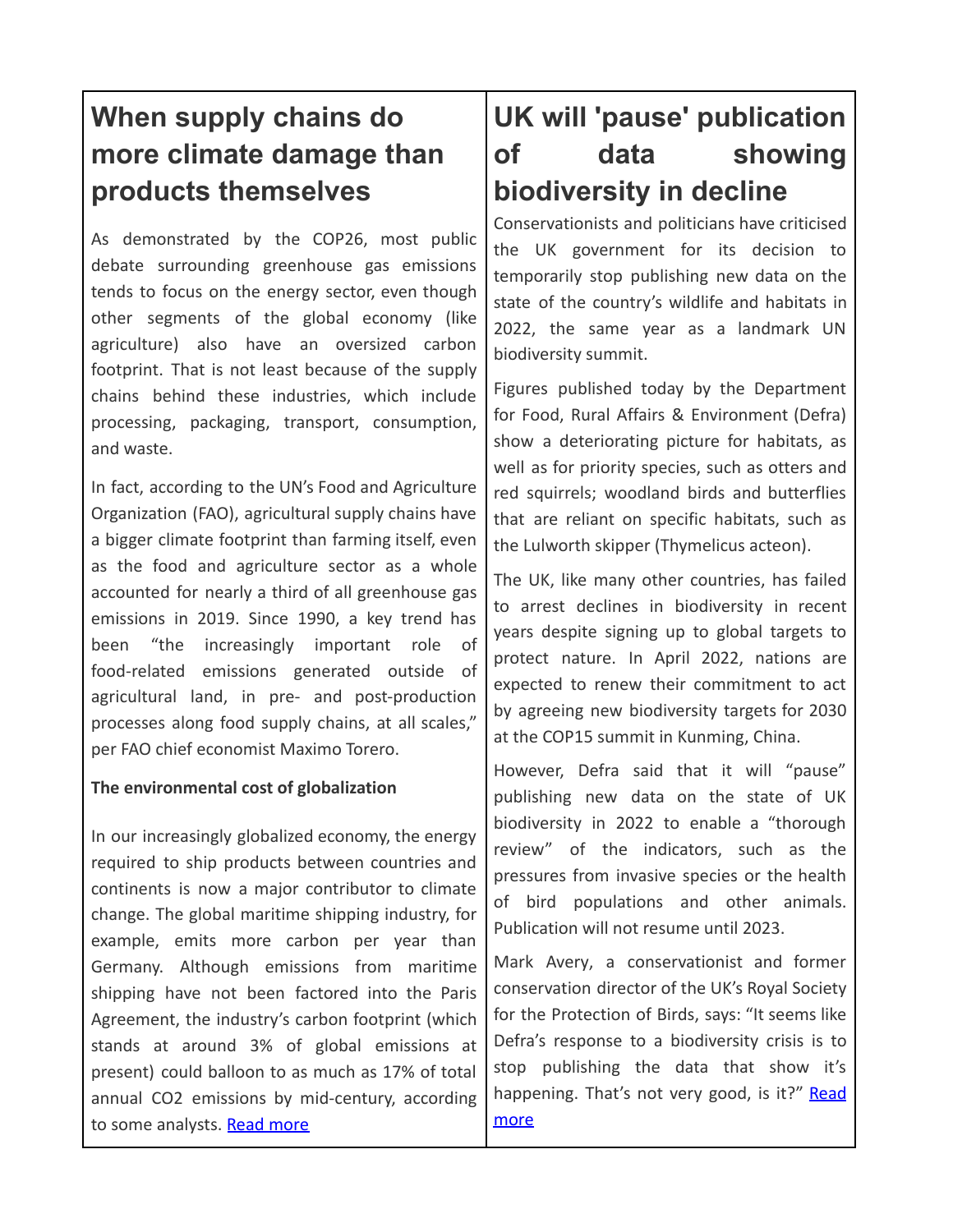## **What Is Carbon Farming? Here's What You Need To Know**

Carbon farming is an agricultural approach that can help sequester carbon into the soil on farmland. Farmers can do this by making adjustments to the way they farm, such as minimising the use of tillage or planting cover crops. Or use organic farming methods and agroforestry to draw even more CO2 from the atmosphere into the soil.

Planting new forests, restoring degraded forests or depleted arable land and improvements in forest management are also ways of effective carbon farming. In addition, it can involve protecting and conserving land that already does boast carbon-rich soils, such as grassland and peatlands.

Many of these practices are already promoted under different names, including organic farming, regenerative agriculture, and permaculture.

#### **Why is soil so important?**

Industrial agricultural practices have wreaked havoc on the planet's soil health. Globally, it is estimated that agriculture and forestry practices account for nearly a [quarter](https://www.ipcc.ch/site/assets/uploads/2018/02/ipcc_wg3_ar5_chapter11.pdf) of carbon emissions—and a big source of the industry's environmental impact comes from how the overuse of pesticides, fertilisers, and monocropping techniques have depleted soil.

Depleted soil is less able to store water and [absorb](https://www.greenqueen.com.hk/organic-farming-practices-could-boost-carbon-sequestration-double-digits-new-study-finds/) carbon dioxide. By applying carbon farming techniques, the soil can be replenished to be able to sequester carbon again, while also being able to maintain its surrounding biodiversity of animals, flora, and fauna. [Read more](https://www.greenqueen.com.hk/carbon-farming-explainer/)

## **Californian wineries turn to owls as answer for growing pest problem**

Winemakers must pay close attention to their soil, the rain, the heat, and the sunlight. But rodents like gophers and mice can wreak havoc on a vineyard. Rather than turning to rodenticides to deter pests, graduate students at Humboldt State University in California are testing a more natural approach by using owls.

The experiment is part of a long-term research study under the direction of professor Matt Johnson of the university's Department of Wildlife. The current cohort, including students Laura Echávez, Samantha Chavez, and Jaime Carlino, has placed around 300 owl nest boxes sporadically through vineyards in Napa Valley. They are documenting the impact of relying on owls to deter and remove pests rather than rodenticides.

The researchers have surveyed 75 wineries in Napa Valley, and four-fifths now use the owl nest boxes and notice a difference in rodent control. The barn owls have a four-month nesting season, during which they spend about one-third of their time hunting in the fields. A family of barn owls may eat as many as 1,000 rodents during the nesting season or around 3,400 in a single year.

So far, the graduate students have found that the barn owls in vineyards are reducing the number of gophers, but not mice. They are also evaluating the owls' impact on voles, but that is inconclusive at this time. [Read more](https://www.weforum.org/agenda/2021/10/california-vineyards-owls-pesticides-sustainability/)